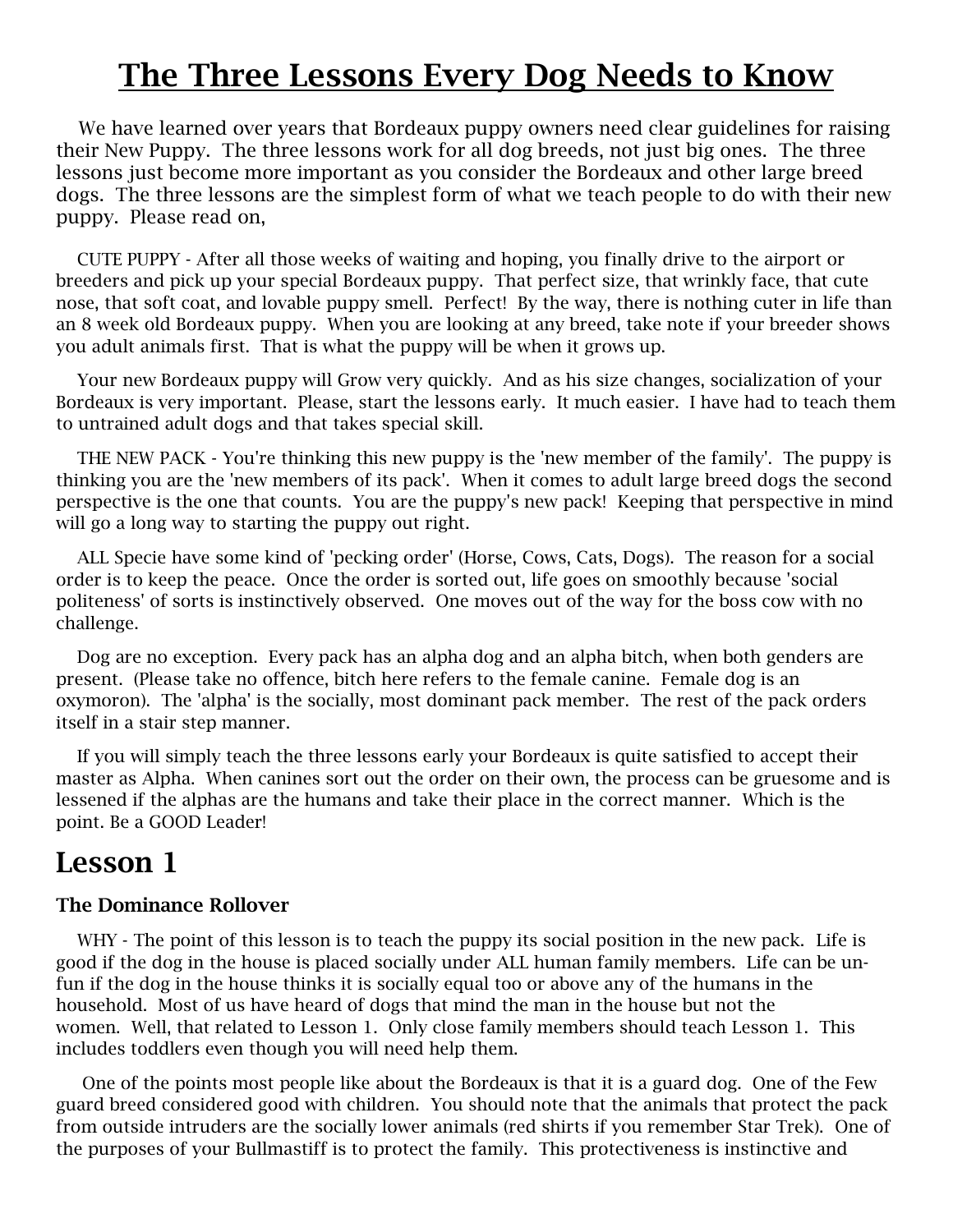usually is not shown until about two years of age when the animal becomes adult. Although not guaranteed, Lesson 1 can help insure that that will happen.

 METHOD - Lesson 1 is simple to teach. Take your puppy and place it on its back (roll over). Try not to pick a hard spot. A towel or carpet works well. This is not done in play, but as a deliberate act. Depending on the size of the dog and the person doing the lesson, you may actually kneel over the dog with one knee on either side. Watch that the dog doesn't scratch or claw you in any sensitive areas. If needed, reach around behind and move the dogs legs. This is usually not a problem with a puppy.

 The puppy will likely fight this position because it is the most vulnerable position for the animal to be in. Remember it has learned some pack lessons from its littermates. Hold the puppy in this position until it quiets down and submits. If the puppy tries to bite, take both hands and grab a cheek and shake the head a couple of times….don't be too rough! At the same time say 'NO' in a load, firm tone. I have seen puppies almost scream at me in defiance. But after consistent work, they turn out to be some of the best dogs I have owned.

 You do not say much during the lesson. Do not sympathize with the puppy. Be careful not to teach this lesson when you are angry. Do not be loud and/or aggressive and make ugly faces at your puppy!

 That's it for Lesson 1. This is a lesson you will teach for the rest of the dog's life. Infrequently after it grows up. Depending on the temperament of your Bordeaux you will repeat this as often as needed. Remember, it can be worked into other things like nail trimming, grooming etc.

 FINAL NOTES This lesson teaches many things. The three lessons together are very basic obedience training. The kind that starts before formal obedience class, which we do recommend. In fact, all the training you do with your puppy fits into an interconnected system that constitutes 'obedience' training. Remember, 'you can't teach nothing', that is to say - watch what you teach, for you teach all the time!

 Lesson 1 also helps later with living with the dog. It will make trimming nails much easier (social peace), going to the vet more fun, etc

### **Lesson 2**

#### **Anyone can take Anything out of its mouth at Anytime**

 WHY - Lesson 2 is important to teach your new puppy to protect the 'little people' in our homes. Even if you don't have children at home, young ones probably visit once in a while. Young children don't always know not to bother the dog when he is eating.

 Protection of food and toys was a normal part of the litter pack. There isn't much sacred with 5 brothers and sisters around. But, it is not acceptable now. Like Lesson 1, this is easier to teach to a young animal. It is important to be consistent. You should not laugh at the cute puppy one time, and correct it the next.

 METHOD -To teach this lesson, make a conscious effort to go to your Bordeaux puppy and remove the favorite toy or food from his mouth. If the puppy growls or snaps, just close its mouth and give the head a quick, little shake. At the same time, say 'NO'. Repeat the lesson until the puppy accepts it. Bordeaux's will accept things very well but you still need to teach the lesson. Vary the routine with different favorites – meaty bones are the real test!

 FINAL NOTES - You may think this is 'baiting' the dog or setting him up. True. It is better now to get the lessons over with now, then to need to deal with it later. Remember, good obedience